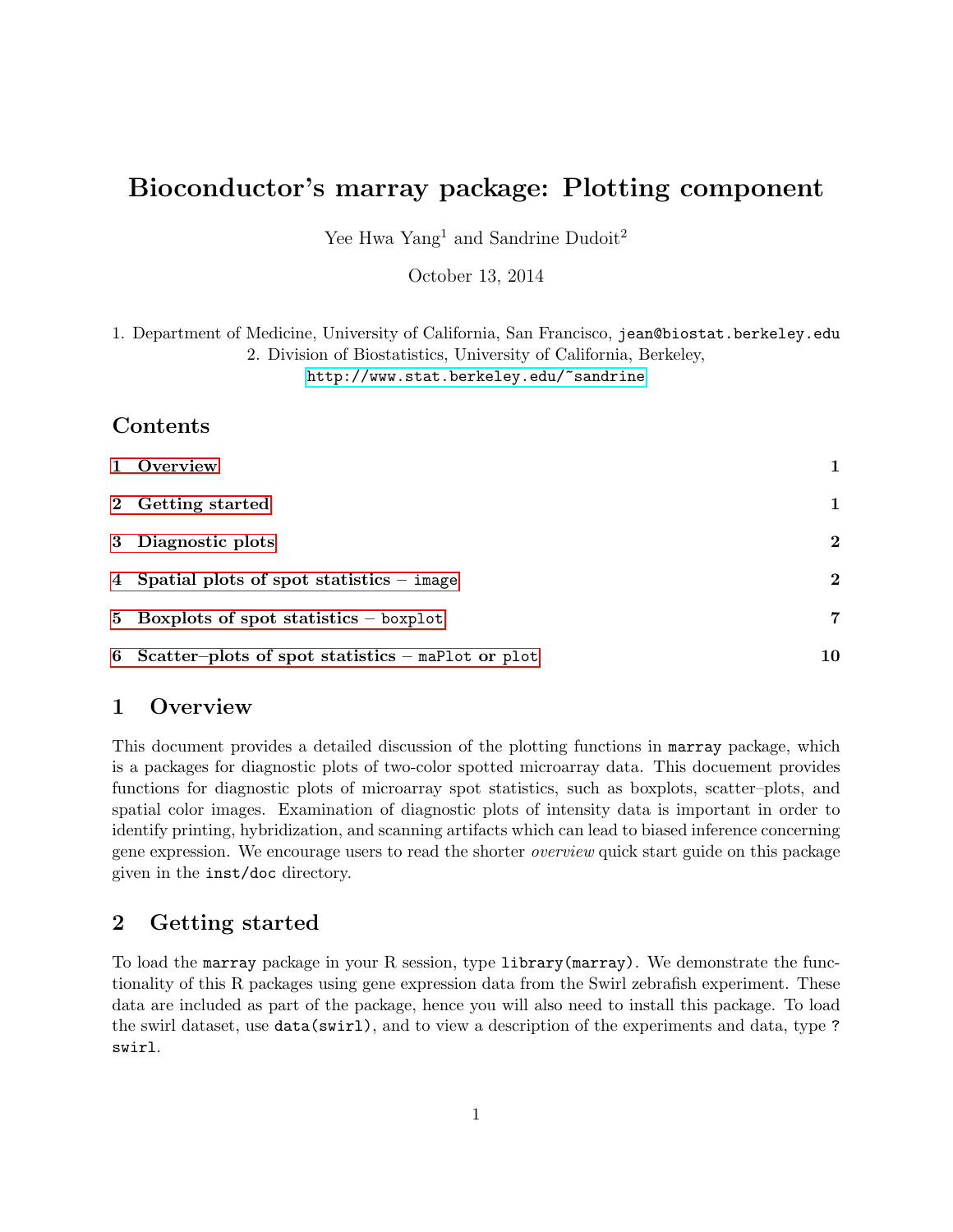## <span id="page-1-0"></span>3 Diagnostic plots

Before proceeding to normalization or any higher–level analysis, it is instructive to look at diagnostic plots of spot statistics, such as red and green foreground and background log–intensities, intensity log–ratio, area, etc. Such plots are useful for the purpose of identifying printing, hybridization, and scanning artifacts as demonstrated below. Three main types of functions were defined to operate on pre– and post–normalization microarray objects: functions for boxplots, scatter–plots, and spatial images. The main arguments to these functions are microarray objects of classes marrayRaw, marrayNorm and arguments specifying which spot statistics to display (e.g. Cy3 and Cy5 background intensities, intensity log–ratios) and which subset of spots to include in the plots. Default graphical parameters are chosen for convenience using the function maDefaultPar (e.g. color palette, axis labels, plot title), but the user has the option to overwrite these parameters at any point. Note that by default the plots are done for the first array in a batch. To produce plots for other arrays, subsetting methods may be used. For example, to produce diagnostic plots for the second array in the batch of zebrafish arrays swirl, the argument swirl[,2] should be passed to the plot functions.

To read in the data for the Swirl experiment and generate the plate IDs (see marrayClasses and marrayInput for greater details)

```
> library(marray)
> data(swirl)
> maPlate(swirl)<-maCompPlate(swirl,n=384)
```
# <span id="page-1-1"></span>4 Spatial plots of spot statistics – image

The function image creates images of shades of gray or colors that correspond to the values of a statistic for each spot on an array. Details on the arguments of the function are given in ? maImage. The statistic can be the intensity log-ratio  $M$ , a spot quality measure (e.g. spot size or shape), or a test statistic. This function can be used to explore whether there are any spatial effects in the data, for example, print–tip or cover–slip effects. In addition to existing color palette functions, such as rainbow and heat.colors, a new function maPalette was defined to generate color palettes from user supplied low, middle, and high color values. To create white–to–green, white–to–red, and green–to–red palettes for microarray images

```
> Gcol<- maPalette(low="white", high="green",k=50)
> Rcol<- maPalette(low="white", high="red", k=50)
> RGcol<-maPalette(low="green", high="red", k=50)
```
Useful diagnostic plots are images of the Cy3 and Cy5 background intensities; these images may reveal hybridization artifacts such as scratches on the slides, drops, cover–slip effects etc. The following commands produce images of the Cy3 and Cy5 background intensities for the Swirl 93 array (third array in the batch) using white–to–green and white–to–red color palettes, respectively.

```
> tmp<-image(swirl[,3], xvar="maGb", subset=TRUE, col=Gcol,contours=FALSE, bar=FALSE)
```
[1] FALSE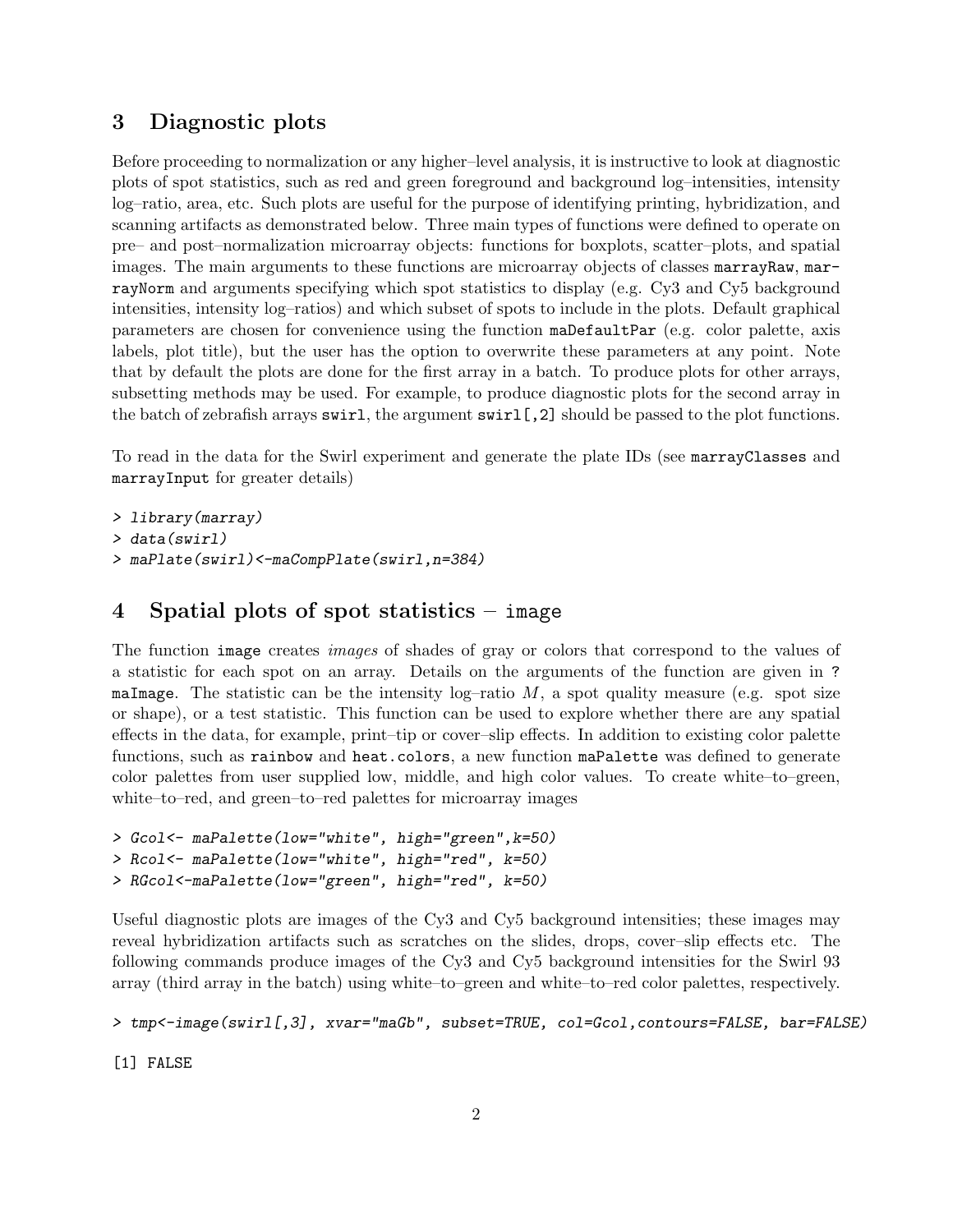> tmp<-image(swirl[,3], xvar="maRb", subset=TRUE, col=Rcol, contours=FALSE, bar=FALSE)

[1] FALSE

Note that the same images can be obtained using the default arguments of the function by the shorter commands

> image(swirl[,3], xvar="maGb") > image(swirl[,3], xvar="maRb")

If bar=TRUE, a calibration color bar is displayed to the right of the images. The image function returns the values and corresponding colors used to produce the color bar, as well as a six number summary of the spot statistics. The resulting images are shown in Figure [1.](#page-4-0) It can be noted that the Cy3 and Cy5 background intensities are not uniform across the slide and are higher in the top right corner, perhaps due to cover slip effects or tilt of the slide during scanning. Such patterns were not as clearly visible in the individual Cy3 and Cy5 TIFF images. Similar displays of the Cy3 and Cy5 foreground intensities do not exhibit such strong spatial patterns. For other arrays, such as the Swirl 81 array, background images revealed the existence of a scratch with very high background in print–tip–groups (3,2) and (3,3).

The image function may also be used to generate an image of the pre–normalization log–ratios M (or any other statistic of interest), using a green–to–red color palette. Figure [2](#page-4-1) displays such an image for the Swirl 93 array, highlighting only those spots with the highest and lowest 10% pre–normalization log–ratios M. Other options include displaying contours and altering graphical parameters such as axis labels and plot title. Figure [2](#page-4-1) suggests the existence of spatial dye biases in the intensity log–ratio, with higher values in grid (3,3) and lower values in grid column 1 of the array.

> tmp<-image(swirl[,3], xvar="maM", bar=FALSE, main="Swirl array 93: image of pre--normalization

[1] FALSE

```
> tmp<-image(swirl[,3], xvar="maM", subset=maTop(maM(swirl[,3]), h=0.10,
+ l=0.10), col=RGcol, contours=FALSE, bar=FALSE,main="Swirl array 93:
+ image of pre--normalization M for 10 % tails")
```
[1] FALSE

Note that the image function (and other functions boxplot and plot to be described next) can be used to plot other statistics than fluorescence intensities. They can be used to plot layout parameters such as spot coordinates maSpotRow, print–tip–group coordinates maPrintTip, or plate IDs maPlate (Figure [3\)](#page-5-0).

```
> tmp<- image(swirl[,3], xvar="maSpotCol", bar=FALSE)
```
[1] FALSE

```
> tmp<- image(swirl[,3], xvar="maPrintTip", bar=FALSE)
```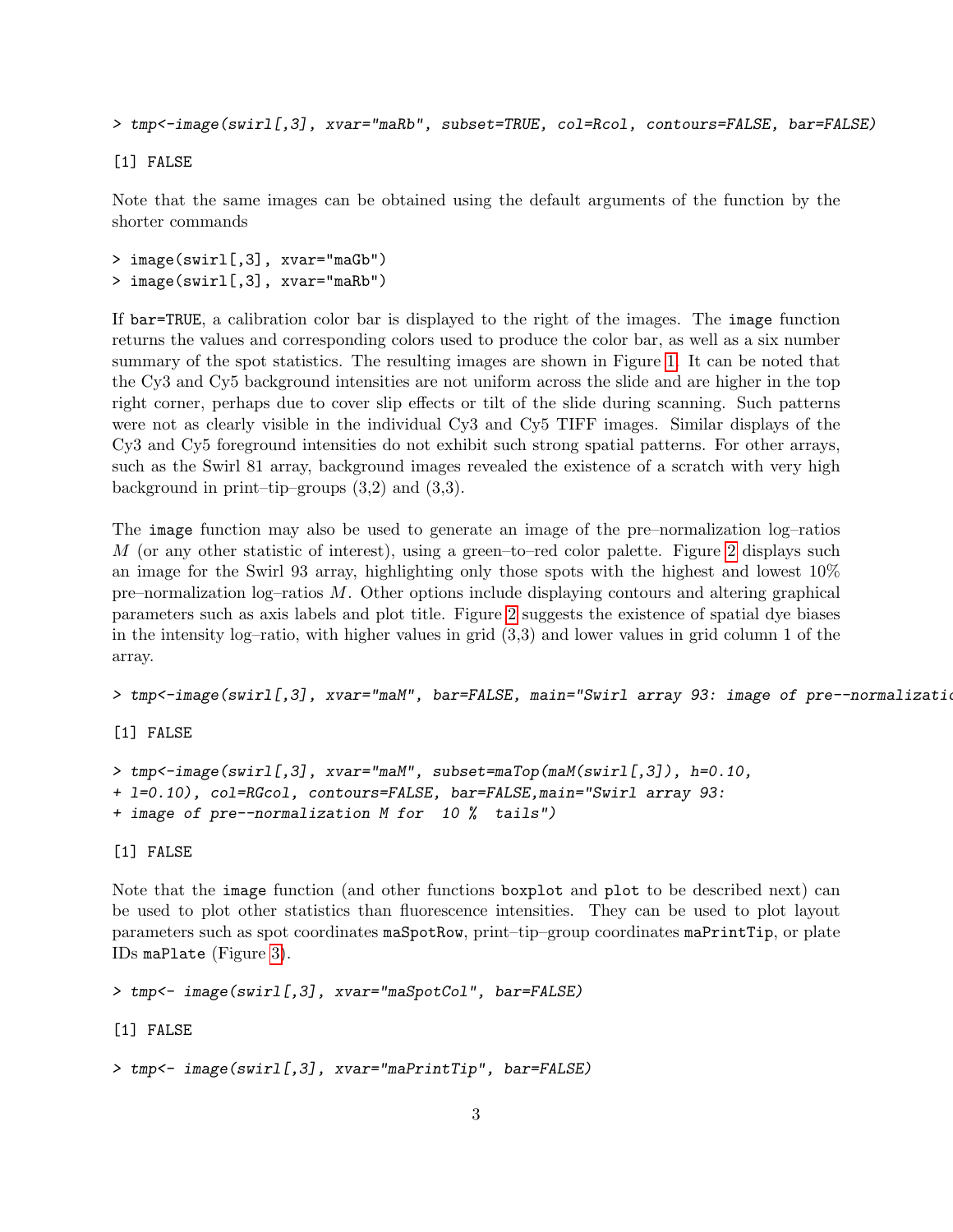[1] FALSE

> tmp<- image(swirl[,3], xvar="maControls",col=heat.colors(10),bar=FALSE)

- [1] FALSE
- > tmp<- image(swirl[,3], xvar="maPlate",bar=FALSE)
- [1] FALSE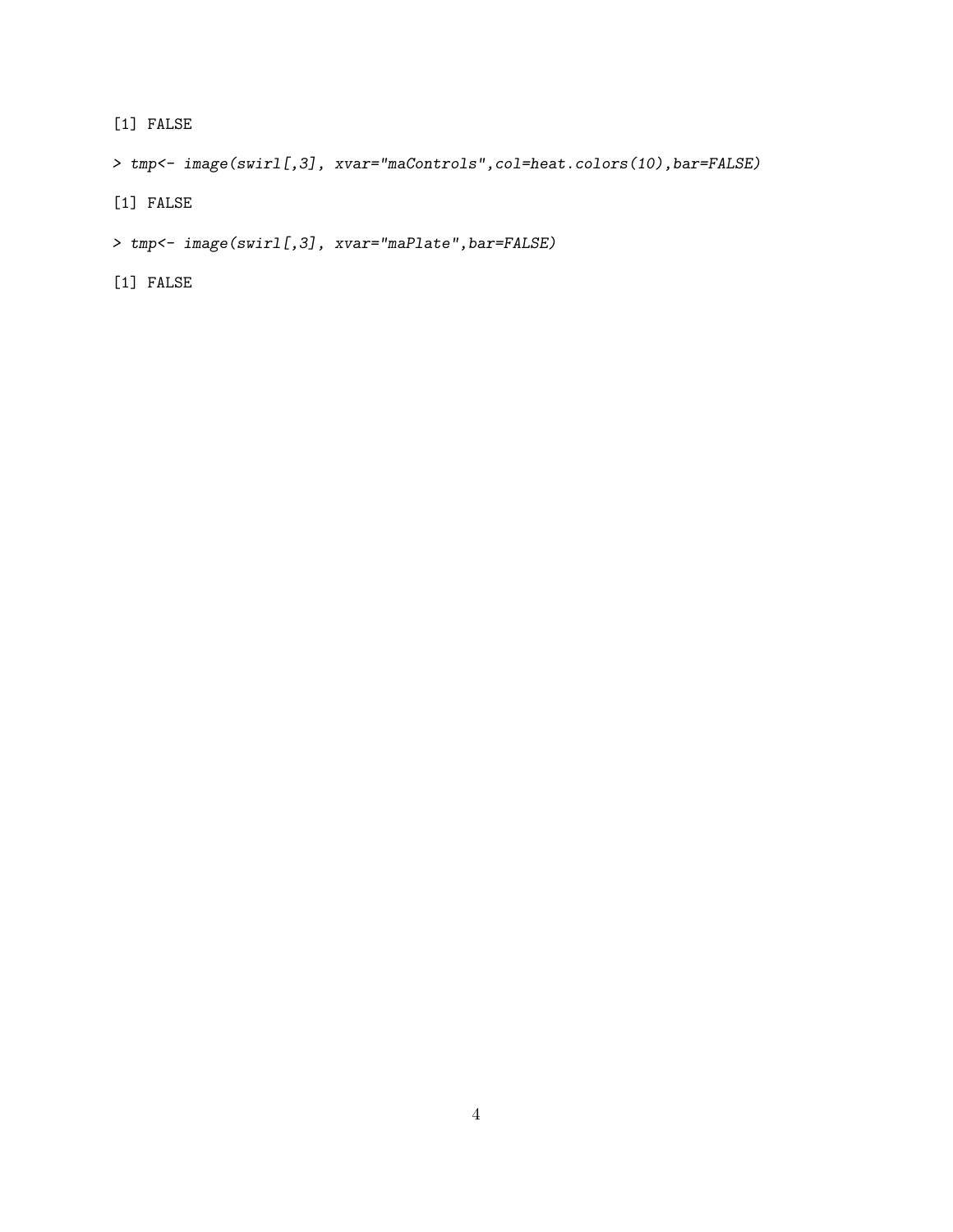

<span id="page-4-0"></span>Figure 1: Images of background intensities for the Swirl 93 array. Panel (a): Cy3 background intensities using white–to–green color palette. Panel (b): Cy5 background intensities using white– to–red color palette.



<span id="page-4-1"></span>Figure 2: Images of the pre–normalization intensity log–ratios M for the Swirl 93 array, using a green–to–red color palette. Panel (a): All spots are displayed. Panel (b): only spots with the highest and lowest 10% log–ratios are highlighted.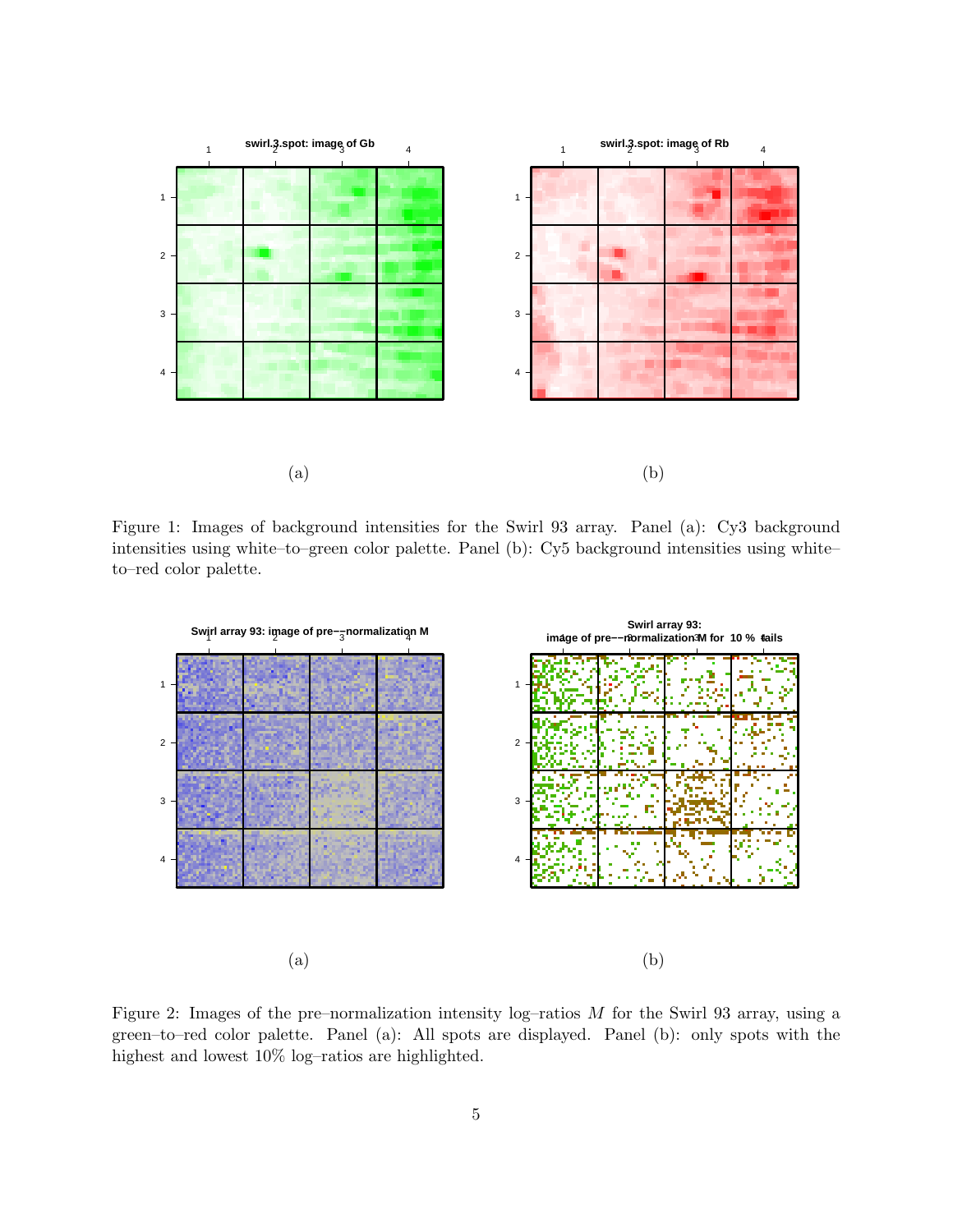

<span id="page-5-0"></span>Figure 3: Images of layout parameters for the Swirl 93 array. Panel (a): Spot matrix column coordinate. Panel (b): Print–tip–group. Panel (c): Plate index. Panel (d): Control status.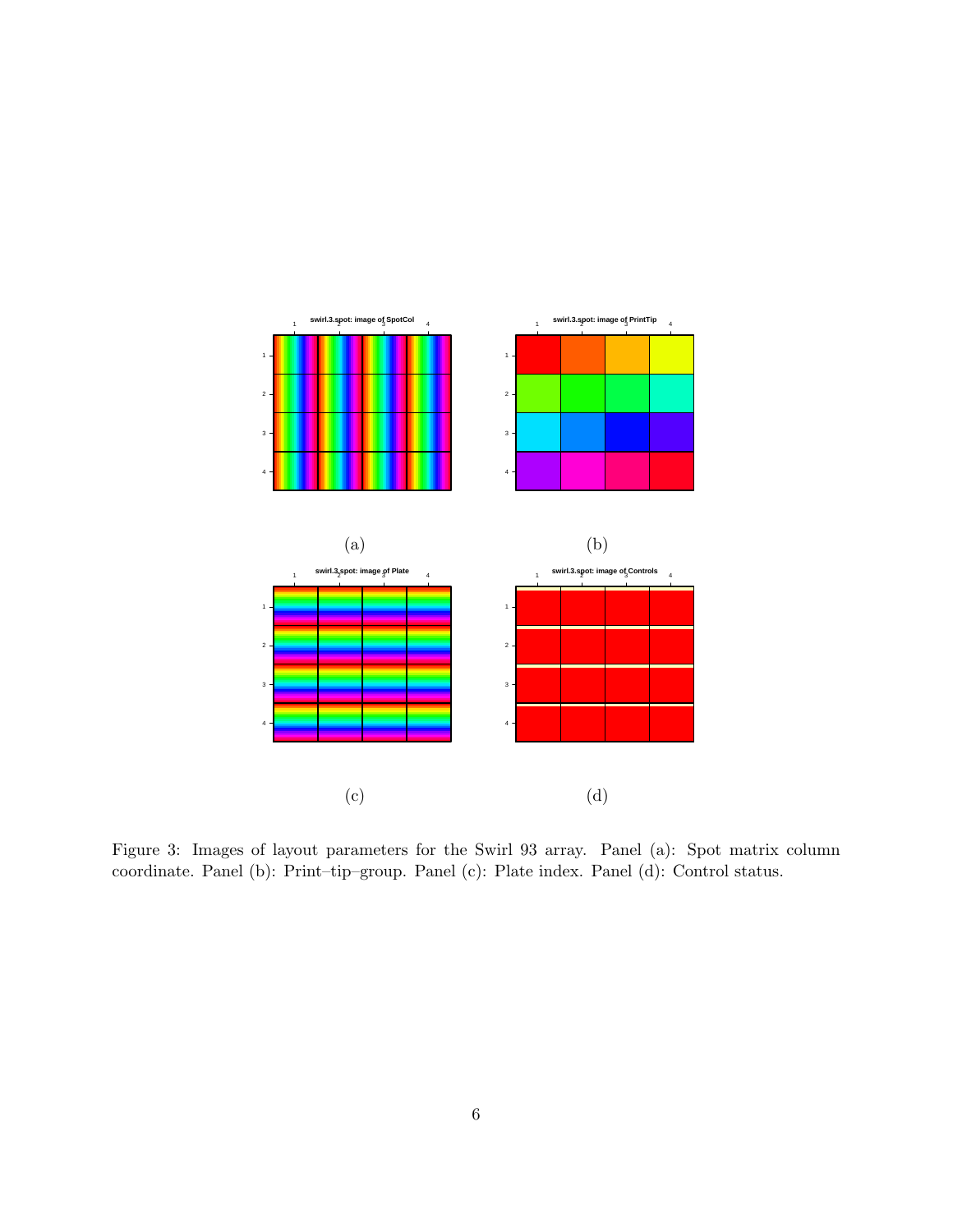# <span id="page-6-0"></span>5 Boxplots of spot statistics – boxplot

Boxplots of spot statistics by plate, print–tip–group, or slide can also be useful to identify spot or hybridization artifacts. *Boxplots*, also called *box–and–whisker plots*, were first proposed by Tukey in 1977 as simple graphical summaries of the distribution of a variable. The summary consists of the median, the upper and lower quartiles, the range, and, possibly, individual extreme values. The central box in the plot represents the *inter-quartile range (IQR)*, which is defined as the difference between the 75th percentile and 25th percentile, i.e., the upper and lower quartiles. The line in the middle of the box represents the median; a measure of central location of the data. Extreme values, greater than 1.5 IQR above the 75th percentile and less than 1.5 IQR below the 25th percentile, are typically plotted individually.

The function boxplot produces boxplots of microarray spot statistics for the classes marrayRaw, marrayNorm. The function boxplot has three main arguments:

- x: Microarray object of class marrayRaw or marrayNorm.
- xvar: Name of accessor method for the spot statistic used to stratify the data, typically a slot name for the microarray layout object such as maPlate or a method such as maPrintTip. If xvar is NULL, the data are not stratified.
- yvar: Name of accessor method for the spot statistic of interest, typically a slot name for the microarray object m, such as maM.

Figure [4](#page-8-0) panel (a) displays boxplots of pre–normalization log–ratios  $M$  for each of the 16 print– tip–groups for the Swirl 93 array. This plot was generated by the following commands

> boxplot(swirl[,3], xvar="maPrintTip", yvar="maM", main="Swirl array 93: pre--normalization")

The boxplots clearly reveal the need for normalization, since most log–ratios are negative in spite of the fact that only a small proportion of genes are expected to be differentially expressed in the mutant and wild–type zebrafish. As is often the case, this corresponds to higher signal in the Cy3 channel than in the Cy5 channel even in the absence of differential expression. In addition, the boxplots show the existence of spatial dye biases in the log–ratios. In particular, print–tip–group (3,3) clearly stands out from the remaining ones, as suggested also in the image of Figure [2.](#page-4-1) The function maBoxplot may also be used to produce boxplots of spot statistics for all arrays in a batch. Such plots are useful when assessing the need for between array normalization, for example, to deal with scale differences among different arrays. The following command produces a boxplot of the pre–normalization intensity log–ratios M for each array in the batch swirl. Figure [5](#page-8-1) panel (a) suggest that different normalizations may be required for different arrays, including possibly scale normalization.

#### > boxplot(swirl, yvar="maM", main="Swirl arrays: pre--normalization")

The function maNorm from the marrayNorm package can be used for different types of within-array location normalization. The following command normalizes all four arrays in the Swirl experiment simultaneously. Please refer to the vignette on normalization for more information. The following command performs within print-tip group loesss normalization.

> swirl.norm <- maNorm(swirl, norm="p")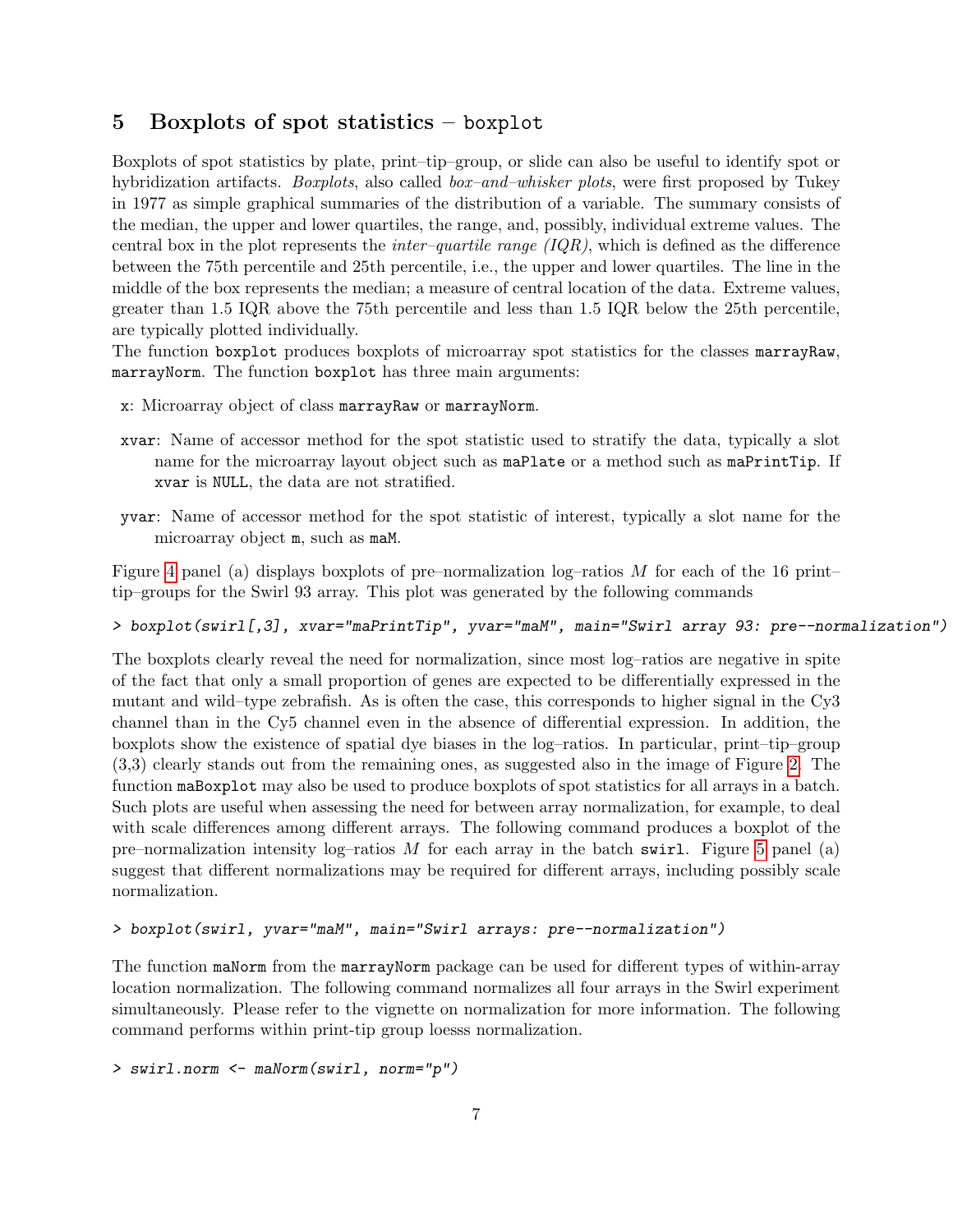The following commands can be used to produce post–normalization boxplots of the log–ratios. The plots are shown in panel (b) of Figures [4](#page-8-0) and [5.](#page-8-1)

```
> boxplot(swirl.norm[,3], xvar="maPrintTip", yvar="maM",
+ main="Swirl array 93: post--normalization")
```
> boxplot(swirl.norm, yvar="maM", col="green", main="Swirl arrays: post--normalization")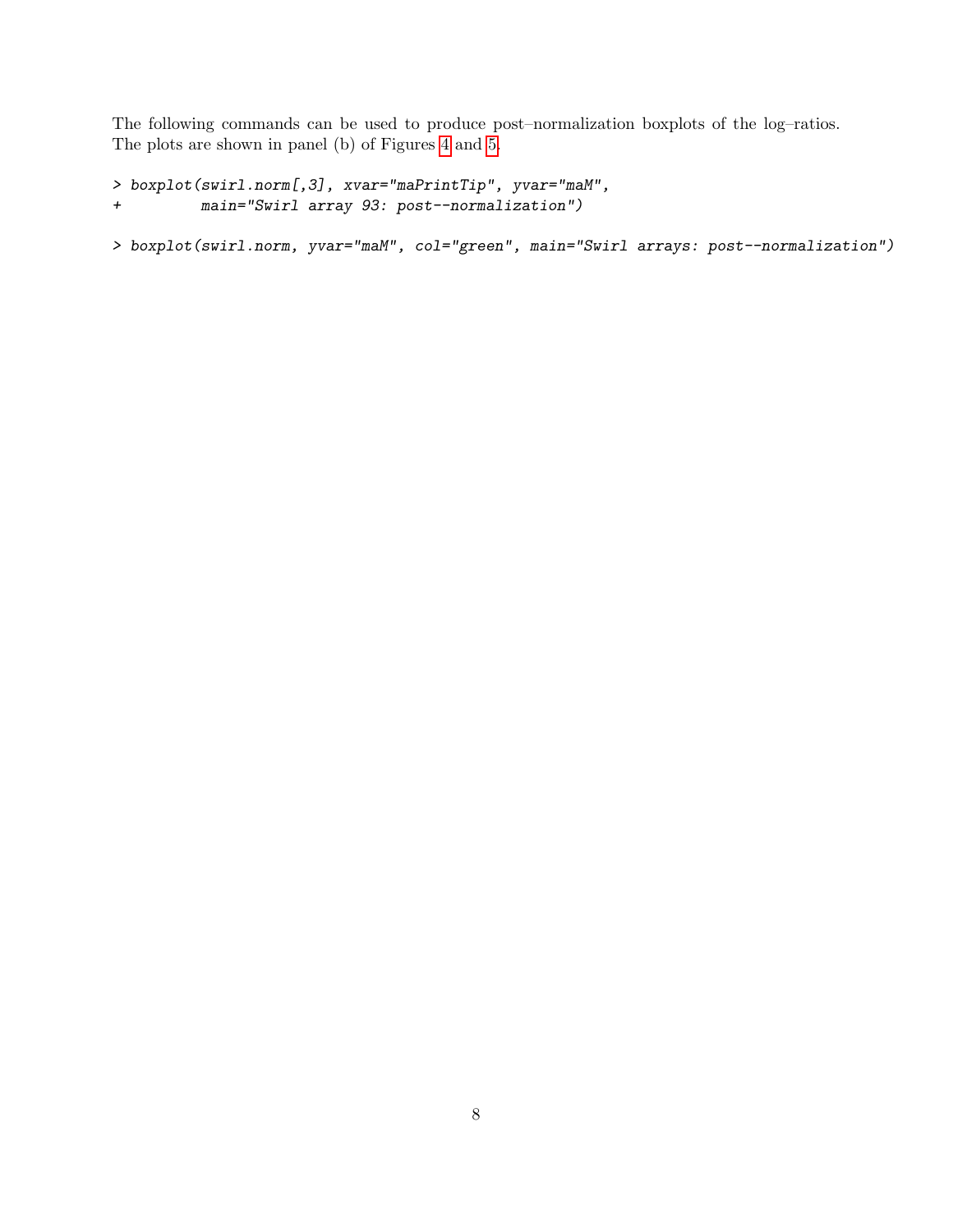

<span id="page-8-0"></span>Figure 4: Boxplots by print-tip-group of the pre- and post-normalization intensity log-ratios  $M$ for the Swirl 93 array.



<span id="page-8-1"></span>Figure 5: Boxplots of the pre-and post-normalization intensity  $log$ -ratios  $M$  for the four arrays in the Swirl experiment.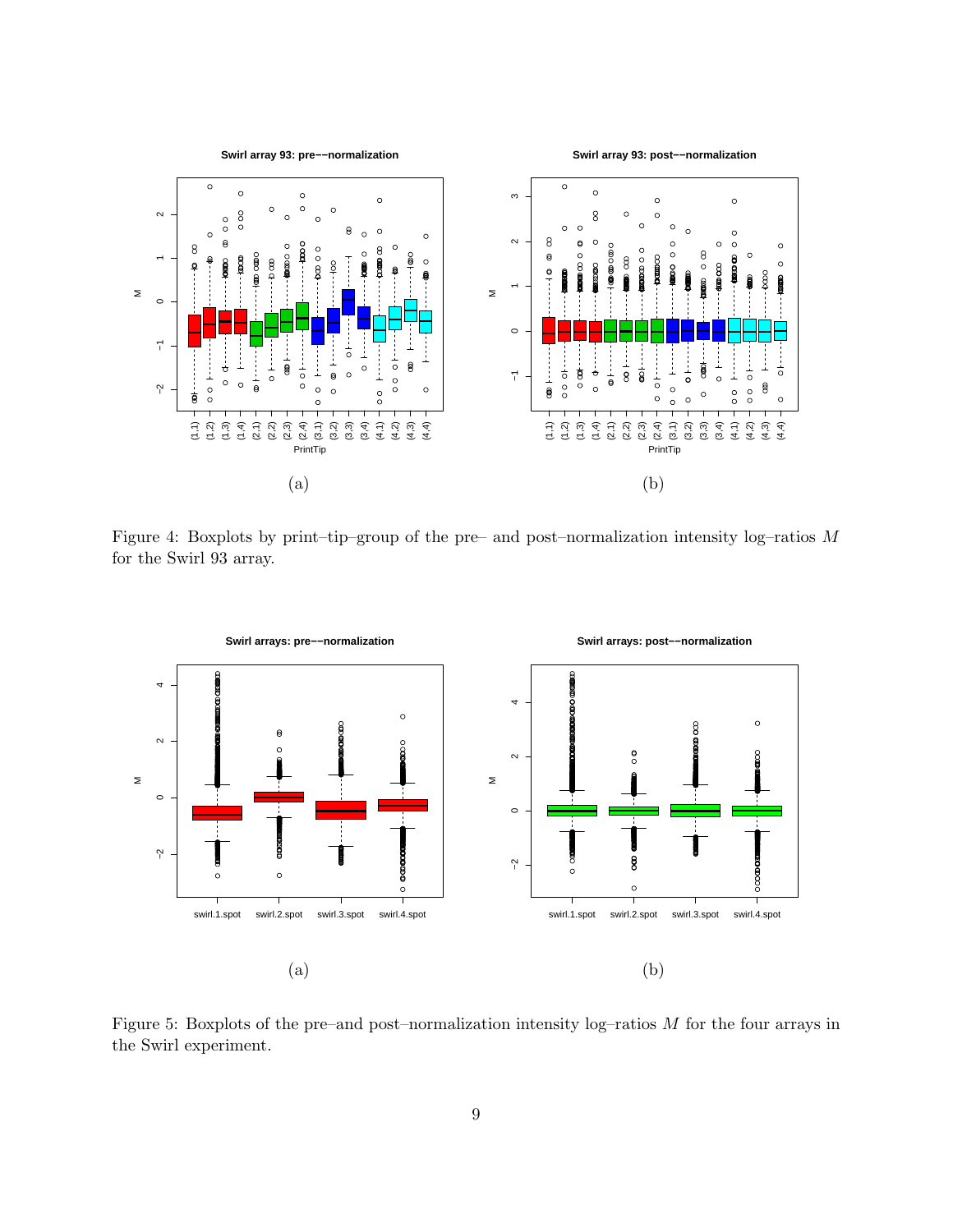### <span id="page-9-0"></span>6 Scatter–plots of spot statistics – maPlot or plot

The function plot produces *scatter-plots* of microarray spot statistics for the classes marrayRaw and marrayNorm. It also allows the user to highlight and annotate subsets of points on the plot, and display fitted curves from robust local regression or other smoothing procedures (see details in ? maPlot). The function maPlot has seven main arguments:

- x: Microarray object of class marrayRaw or marrayNorm.
- xvar: Name of accessor function for the abscissa spot statistic, typically a slot name for the microarray object m, such as maA.
- yvar: Name of accessor function for the ordinate spot statistic, typically a slot name for the microarray object m, such as maM.
- zvar: Name of accessor method for the spot statistic used to stratify the data, typically a slot name for the microarray layout object such as maPlate or a method such as maPrintTip. If zvar is NULL, the data are not stratified.
- lines.func: Function for computing and plotting smoothed fits of yvar as a function of xvar, separately within values of zvar, e.g. maLoessLines. If lines.func is NULL, no fitting is performed.
- text.func: Function for highlighting a subset of points, e.g., maText. If text.func is NULL, no points are highlighted.
- legend.func: Function for adding a legend to the plot, e.g. maLegendLines. If legend.func is NULL, there is no legend.

As usual, optional graphical parameters may be supplied and these will overwrite the default parameters set in the plot functions. A number of functions for computing and plotting the fits are provided, such as maLowessLines and maLoessLines for robust local regression using the R functions lowess and loess, respectively (type ? loess or ? lowess for a brief description of R functions for robust local regression). Functions are also provided for highlighting points (e.g. text) and adding a legend to the plot (e.g. maLegendLines).

MA–plots. Single–slide expression data are typically displayed by plotting the log–intensity  $\log_2 R$ in the red channel vs. the log-intensity  $\log_2 G$  in the green channel. Such plots tend to give an unrealistic sense of concordance between the red and green intensities and can mask interesting features of the data. We thus recommend plotting the intensity log-ratio  $M = \log_2 R/G$  vs. the mean log-intensity  $A = \log_2 \sqrt{RG}$ . An  $MA$ -plot amounts to a 45<sup>o</sup> counterclockwise rotation of the  $(\log_2 G, \log_2 R)$ – coordinate system, followed by scaling of the coordinates. It is thus another representation of the  $(R, G)$  data in terms of the log-ratios M which directly measure differences between the red and green channels and are the quantities of interest to most investigators. We have found MA–plots to be more revealing than their  $\log_2 R$  vs.  $\log_2 G$  counterparts in terms of identifying spot artifacts and for normalization purposes [\(Dudoit et al., 2002;](#page-11-0) [Yang et al., 2001,](#page-11-1) [2002\)](#page-11-2).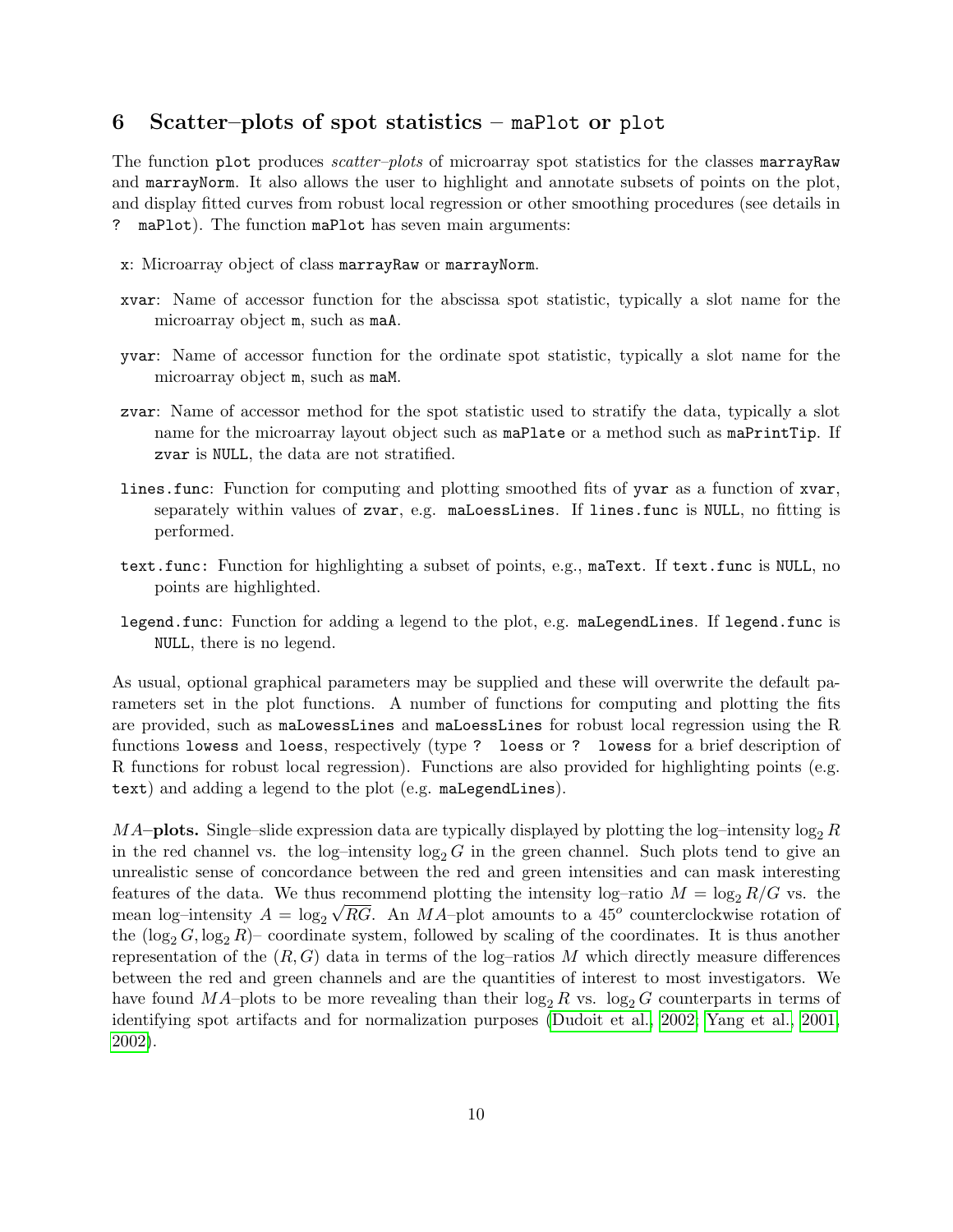Figure ?? panel (a) displays the pre–normalization MA–plots for the Swirl 93 array, with the sixteen lowess fits for each of the print–tip–groups (using a smoother span  $f = 0.3$  for the lowess function). The figure was generated with the following commands

```
> defs<-maDefaultPar(swirl[,3],x="maA",y="maM",z="maPrintTip")
> # Function for plotting the legend
> legend.func<-do.call("maLegendLines",defs$def.legend)
> # Function for performing and plotting lowess fits
> lines.func<-do.call("maLowessLines",c(list(TRUE,f=0.3),defs$def.lines))
> plot(swirl[,3], xvar="maA", yvar="maM", zvar="maPrintTip",
+ lines.func,
+ text.func=maText(),
+ legend.func,
+ main="Swirl array 93: pre--normalization MA--plot")
> plot(swirl.norm[,3], xvar="maA", yvar="maM", zvar="maPrintTip",
+ lines.func,
+ text.func=maText(),
+ legend.func,
+ main="Swirl array 93: post--normalization MA--plot")
```
The same plots can be obtain using the default arguments of the function by the commands

```
> plot(swirl[,3])
> plot(swirl.norm[,3], legend.func=NULL)
\begin{verbatim}
```

```
To highlight, say, the spots with the highest and lowest 5\%
log--ratios using purple points, or using red symbol {\tt a} use the
following commands
```

```
\begin{verbatim}
> points(swirl.norm[,3], subset=maTop(maM(swirl.norm[,3]),h=0.05,l=0.05),
pch=19, col="purple")
> text(swirl.norm[,3], subset=maTop(maM(swirl.norm[,3]),h=0.05,l=0.05),
labels="a", col="red")
\begin{verbatim}
```

```
\begin{figure}
\begin{center}
\begin{tabular}{cc}
\includegraphics[width=3in,height=3in,angle=0]{maPlot1pre} &
\includegraphics[width=3in,height=3in,angle=0]{maPlot1post} \\
(a) & (b)
\end{tabular}
\end{center}
```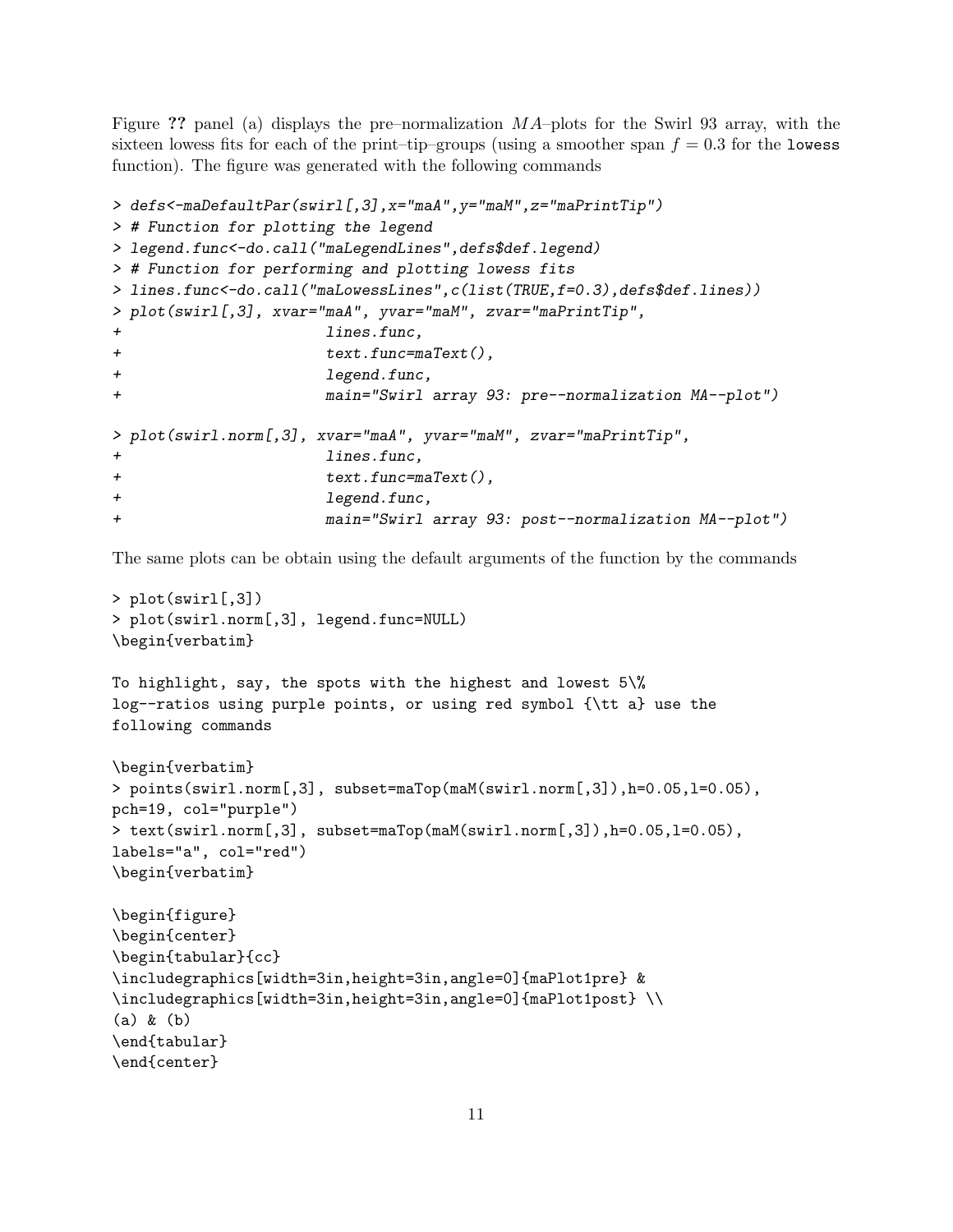\caption{Pre-- and post--normalization \$MA\$--plot for the Swirl 93 array, with the lowess fits for individual print--tip--groups. Different colors are used to represent lowess curves for print--tips from different rows, and different line types are used to represent lowess curves for print--tips from different columns. } \protect\label{fig:maPlot1} \end{figure}

Figure \ref{fig:maPlot1} illustrates the non--linear dependence of the log--ratio \$M\$ on the overall spot intensity \$A\$ and thus suggests that an intensity or \$A\$--dependent normalization method is preferable to a global one (e.g. median normalization). Also, the lowess fits vary among print--tip--groups, again revealing the existence of spatial dye biases. Figure \ref{fig:maPlot1} panel (b) displays the \$MA\$--plot after within--print--tip--group loess location normalization.

%%%%%%%%%%%%%%%%%%%%%%%%%%%%%%%%%%%%%%%%%%%%%%%%%%%%%%%%%%%%%%%%%%%%%%%%%%% \section{Wrapper functions for basic sets of diagnostic plots -- {\tt maQualityPlots}} The following command in another package {\tt arrayQuality} will generate qualitative diagnostic plots for each arrays in the {\tt marrayRaw} object and by default, saved it as different png files in the working directory. More details of this can be found in the package {\tt arrayQuality}.

\begin{verbatim} library(arrayQuality) maQualityPlots(swirl)

Note: Sweave. This document was generated using the Sweave function from the R tools package. The source file is in the /inst/doc directory of the package *marray*.

### References

- <span id="page-11-0"></span>S. Dudoit, Y. H. Yang, M. J. Callow, and T. P. Speed. Statistical methods for identifying differentially expressed genes in replicated cDNA microarray experiments. Statistica Sinica, 12(1): 111–139, 2002.
- <span id="page-11-1"></span>Y. H. Yang, S. Dudoit, P. Luu, and T. P. Speed. Normalization for cDNA microarray data. In M. L. Bittner, Y. Chen, A. N. Dorsel, and E. R. Dougherty, editors, Microarrays: Optical Technologies and Informatics, volume 4266 of Proceedings of SPIE, May 2001.
- <span id="page-11-2"></span>Y. H. Yang, S. Dudoit, P. Luu, D. M. Lin, V. Peng, J. Ngai, and T. P. Speed. Normalization